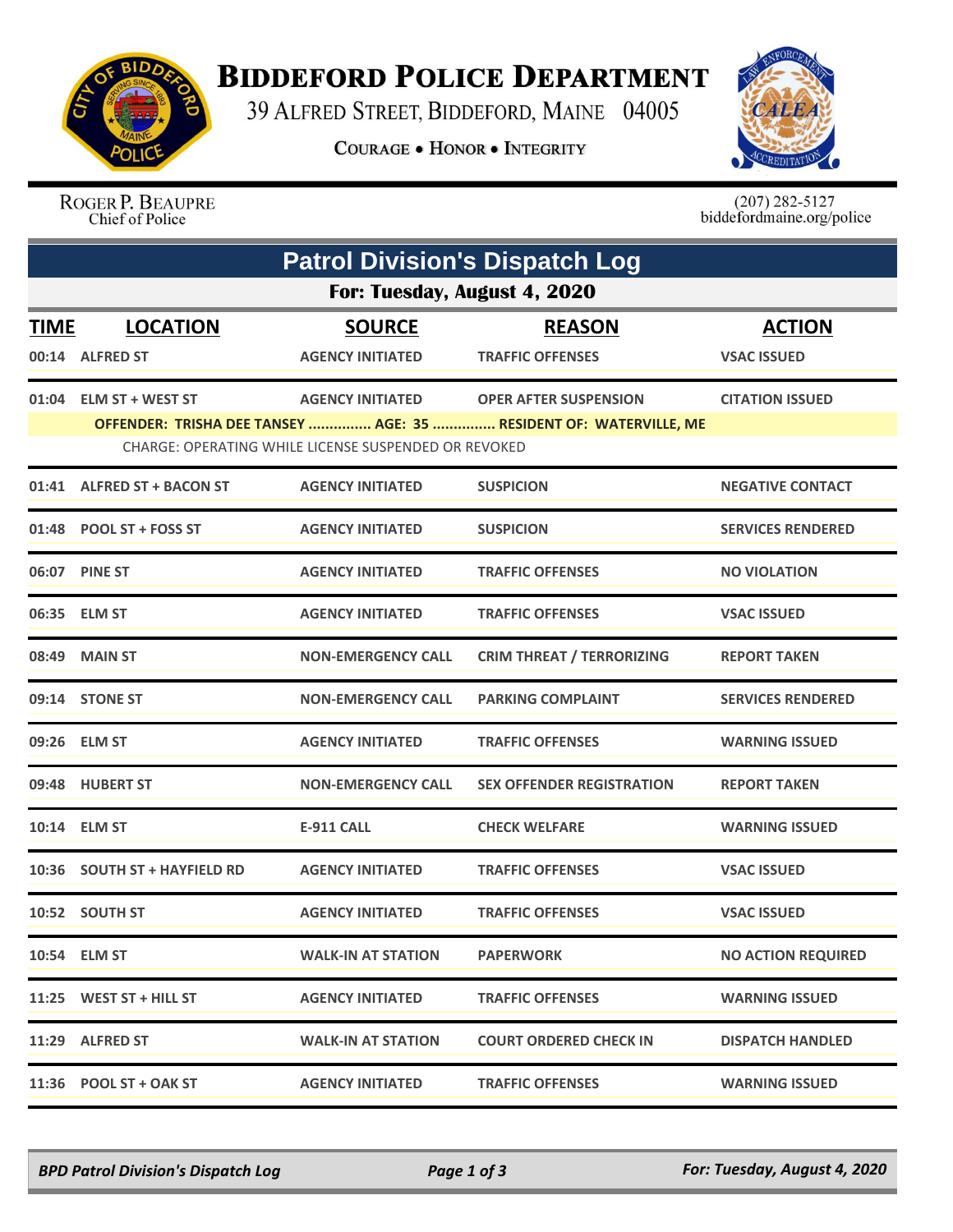| <b>TIME</b> | <b>LOCATION</b>                                                        | <b>SOURCE</b>             | <b>REASON</b>                                      | <b>ACTION</b>                |  |
|-------------|------------------------------------------------------------------------|---------------------------|----------------------------------------------------|------------------------------|--|
|             | 11:37 ALFRED ST                                                        | <b>AGENCY INITIATED</b>   | <b>TRAFFIC OFFENSES</b>                            | <b>VSAC ISSUED</b>           |  |
|             | 11:42 CLEAVES ST                                                       | <b>NON-EMERGENCY CALL</b> | <b>HARASSMENT</b>                                  | <b>SERVICES RENDERED</b>     |  |
|             | 12:27 ALFRED ST                                                        | <b>AGENCY INITIATED</b>   | <b>TRAFFIC OFFENSES</b>                            | <b>WARNING ISSUED</b>        |  |
|             | 12:34 ALFRED ST                                                        | <b>AGENCY INITIATED</b>   | <b>TRAFFIC OFFENSES</b>                            | <b>WARNING ISSUED</b>        |  |
|             | 12:50 ALFRED ST                                                        | <b>AGENCY INITIATED</b>   | <b>TRAFFIC OFFENSES</b>                            | <b>WARNING ISSUED</b>        |  |
|             | 12:55 LEON ST                                                          | <b>WALK-IN AT STATION</b> | <b>CIVIL COMPLAINT</b>                             | <b>CIVIL COMPLAINT</b>       |  |
|             | 13:03 SOUTH ST + WADLIN RD                                             | <b>AGENCY INITIATED</b>   | <b>TRAFFIC OFFENSES</b>                            | <b>VSAC ISSUED</b>           |  |
|             | <b>13:18 MOUNTAIN RD</b>                                               | <b>NON-EMERGENCY CALL</b> | <b>FRAUD / SCAM</b>                                | <b>REPORT TAKEN</b>          |  |
|             | 14:04 ALFRED ST                                                        | <b>NON-EMERGENCY CALL</b> | <b>VIOL OF BAIL CONDITIONS</b>                     | <b>ARREST(S) MADE</b>        |  |
|             | OFFENDER: TAYLOR KHRISTOPHER MANN  AGE: 23  RESIDENT OF: BIDDEFORD, ME |                           |                                                    |                              |  |
|             | <b>CHARGE: VIOLATING CONDITION OF RELEASE</b>                          |                           |                                                    |                              |  |
|             | 14:27 FOX FARM RD + OAK RIDGE RD AGENCY INITIATED                      |                           | <b>ANIMAL COMPLAINT</b>                            | <b>SERVICES RENDERED</b>     |  |
|             | 15:19 BACON ST + EMERY ST                                              | <b>AGENCY INITIATED</b>   | <b>TRAFFIC OFFENSES</b>                            | <b>WARNING ISSUED</b>        |  |
|             | 16:45 POOL ST                                                          | <b>E-911 CALL</b>         | 911 MISUSE                                         | <b>DISPATCH HANDLED</b>      |  |
|             | <b>16:53 MAIN ST</b>                                                   | <b>WALK-IN AT STATION</b> | <b>PAPERWORK</b>                                   | <b>SERVICES RENDERED</b>     |  |
|             | <b>16:59 GRANITE POINT RD</b>                                          | <b>E-911 CALL</b>         | 911 MISUSE                                         | <b>DISPATCH HANDLED</b>      |  |
|             | 17:07 WELLSPRING RD                                                    | <b>E-911 CALL</b>         | <b>ALL OTHER</b>                                   | <b>REFERRED OTHER AGENCY</b> |  |
|             | 17:19 REGINA DR + FOX FARM RD                                          | <b>NON-EMERGENCY CALL</b> | <b>TRAFFIC DETAIL</b>                              | <b>SERVICES RENDERED</b>     |  |
|             | 17:24 ELM ST + HOOPER ST                                               | <b>E-911 CALL</b>         | <b>MENTAL ILLNESS CASES</b>                        | <b>TRANSPORT TO HOSPITAL</b> |  |
|             | 17:24 ALFRED ST + MARINER WAY                                          | <b>NON-EMERGENCY CALL</b> | <b>ROAD HAZARD</b>                                 | <b>SERVICES RENDERED</b>     |  |
|             | 17:45 CENTER ST                                                        | <b>E-911 CALL</b>         | 911 MISUSE                                         | <b>WARNING ISSUED</b>        |  |
|             | <b>18:06 BERNARD AVE</b>                                               | <b>NON-EMERGENCY CALL</b> | ATTEMPTED/THREATENED SUICIDE TRANSPORT TO HOSPITAL |                              |  |
|             | 18:31 WEST MYRTLE ST                                                   | <b>NON-EMERGENCY CALL</b> | <b>CHECK WELFARE</b>                               | <b>NEGATIVE CONTACT</b>      |  |
|             | 18:45 WINTER ST                                                        | <b>NON-EMERGENCY CALL</b> | <b>DRUG</b>                                        | <b>SERVICES RENDERED</b>     |  |
|             | 19:47 ALFRED ST                                                        | <b>AGENCY INITIATED</b>   | <b>ROAD HAZARD</b>                                 | <b>REMOVED HAZARD</b>        |  |
|             | 20:08 GRANITE ST + HILL ST                                             | <b>AGENCY INITIATED</b>   | <b>ROAD HAZARD</b>                                 | <b>REMOVED HAZARD</b>        |  |

*BPD Patrol Division's Dispatch Log Page 2 of 3 For: Tuesday, August 4, 2020*